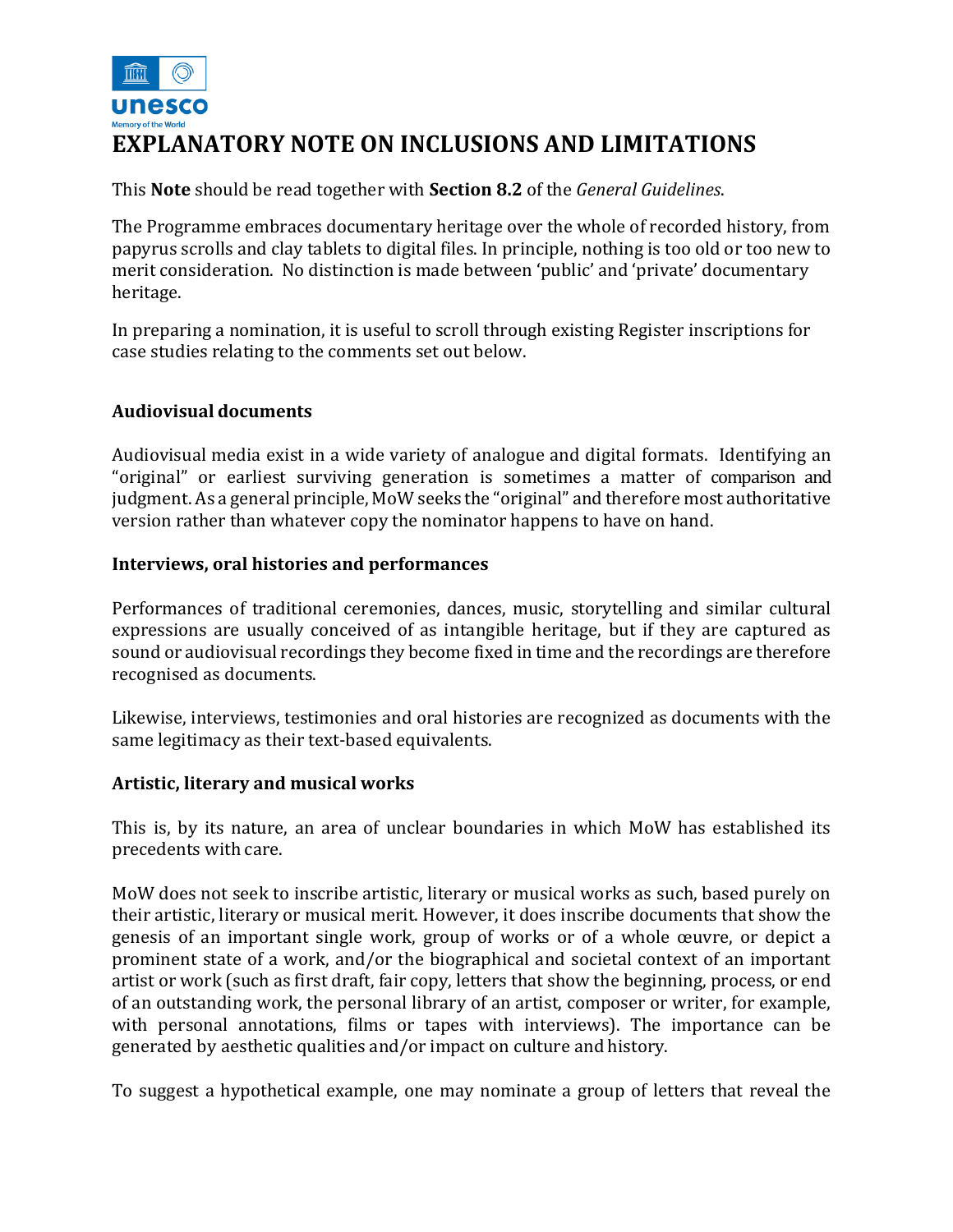

relationship between two Renaissance painters. These are documents. But their actual paintings would be ineligible for nomination *unless* they had significant documentary value and satisfied the criteria for inscription on a MoW register.

## **Exclusions from the International Register**

As a practical necessity, and to avoid offence, experience has shown that certain types of documents should not normally be considered for inscription on the International Register. *The two examples below are indicative only.*

## Papers of contemporary political leaders and political parties

Normally, these would be relevant to national or regional MoW registers, according to the due decisions of their MoW committees. However, the need to be – and to be seen to be – even- handed and objective can conflict with the current political circumstances in which every MoW committee operates. MoW registers should avoid being subject to any accusations of political partisanship.

Where a national or regional committee decides to assess such material, the extent of influence needs to be weighed carefully. Is the individual or organization widely influential, for good or ill, in shaping recent history – for example, in starting or ending wars, in shaping social or political systems, or in establishing great insights or principles?

There will clearly be instances when the influence of a past political figure extends beyond national or regional boundaries. The relevant documentary heritage may then need to be assessed against the criteria for the International Register.

## National constitutions and similar documents

These may be appropriate candidates for national MoW registers, but would not normally qualify for the International or regional registers because their influence is usually restricted to the country concerned. Exceptions would be documents that have clearly had wide geographic influence, for example in serving as models for other national constitutions, or in pioneering what have since become universally accepted principles.

## **"Whole of institution" nominations**

While the nomination of a collection, a fonds or a group of collections and fonds is welcome, the nomination of the *entire contents* of a memory institution is unlikely to be successful, unless it demonstrates a significance, unity and coherence beyond the *coincidence* of